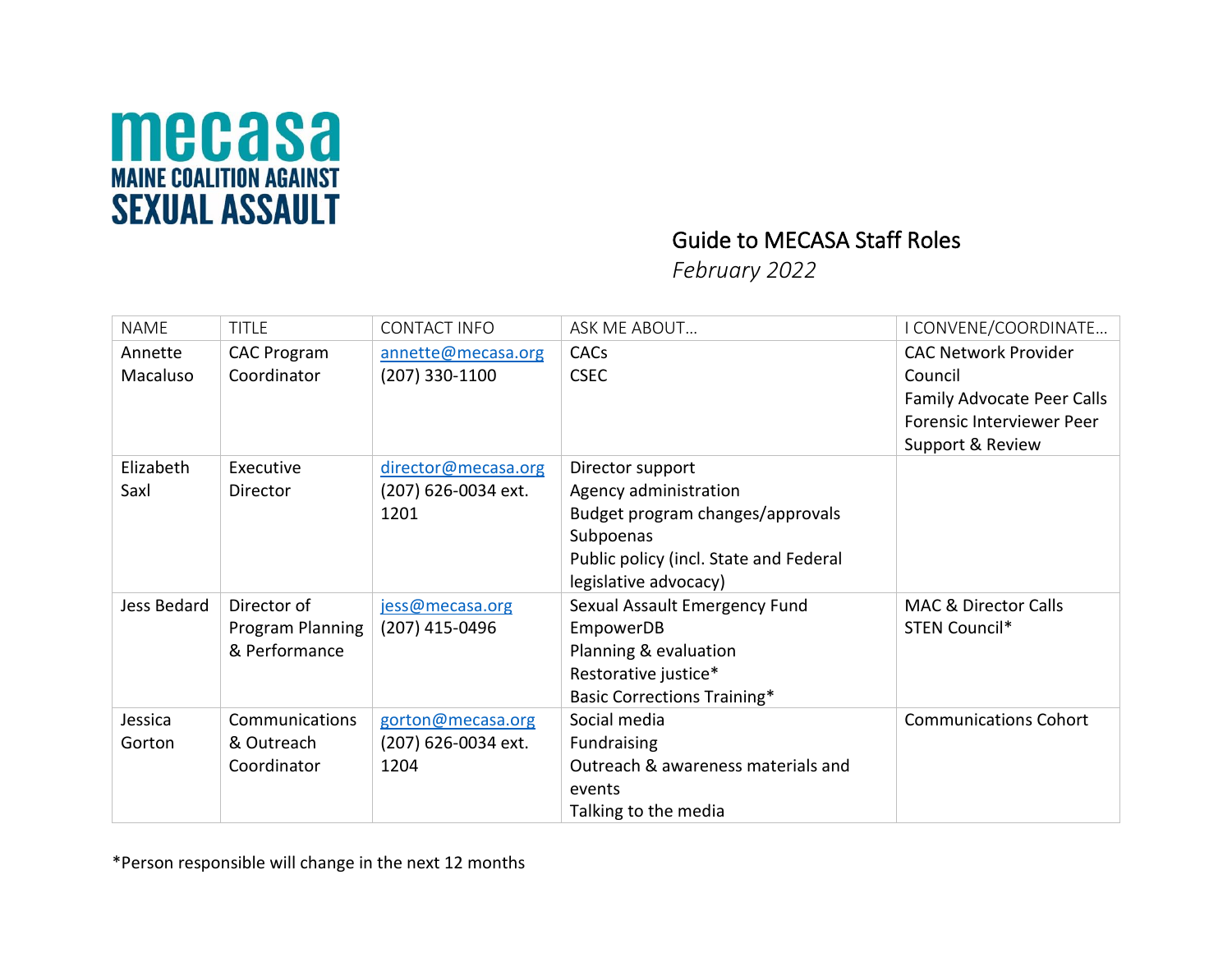| Julie<br>Montefesco | <b>Finance Director</b>                         | julie@mecasa.org<br>(207) 626-0034 ext.<br>1203  | Finance                                                                                                                                                                                                                                                                          | <b>Finance Peer Support Calls</b>                                                                                                                                                                       |
|---------------------|-------------------------------------------------|--------------------------------------------------|----------------------------------------------------------------------------------------------------------------------------------------------------------------------------------------------------------------------------------------------------------------------------------|---------------------------------------------------------------------------------------------------------------------------------------------------------------------------------------------------------|
| Katie<br>Church     | Children's Safety<br>Partnership<br>Coordinator | church@mecasa.org<br>(207) 626-0034 ext.<br>1205 | Curriculum updates<br>School-based peer support and trainings<br>Children's Safety Partnership<br>Prevention orientation                                                                                                                                                         | Curriculum Workgroup                                                                                                                                                                                    |
| Katie<br>Kondrat    | Equity & Access<br>Coordinator                  | katie@mecasa.org<br>(207) 408-3520               | Rural support<br>Language access<br>Culturally and community specific<br>programming<br>Advocate training curriculum & manual<br><b>PREA &amp; incarcerated services</b><br>HT training of trainers<br><b>MECASA Messenger</b><br>Human Trafficking Round-Ups<br>SAFE trainings* | <b>Advocate Training</b><br>Workgroup<br><b>Rural Peer Support Calls</b><br><b>BIPOC Peer Support Call</b><br>(facilitated by Tracy Wright<br>from RSP)<br>Human Trafficking for SA<br><b>Trainings</b> |
| Kayce<br>Hunton     | Intervention<br>Coordinator                     | kayce@mecasa.org<br>(207) 626-0034 ext.<br>1209  | Statewide helpline<br>One-to-one client services<br>Support group mini-grants<br>Prevention orientation<br>Victim Assistance Academy<br><b>Support Groups</b>                                                                                                                    | Volunteer recruitment &<br>management<br><b>Support Group Facilitator</b><br><b>Training</b><br>Statewide Helpline<br><b>Meetings</b><br><b>SART Calls</b><br><b>Client Services Calls</b>              |
| Lisa Rävar          | Prevention and<br>Community<br>Change Coord.    | lisa@mecasa.org<br>(207) 626-0034 ext.<br>1206   | Community-based peer support and<br>trainings<br>Public health frameworks for prevention<br>Title IX/Campus-based prevention and<br>peer education                                                                                                                               | <b>Prevention Peer Support</b><br>Calls                                                                                                                                                                 |

\*Person responsible will change in the next 12 months